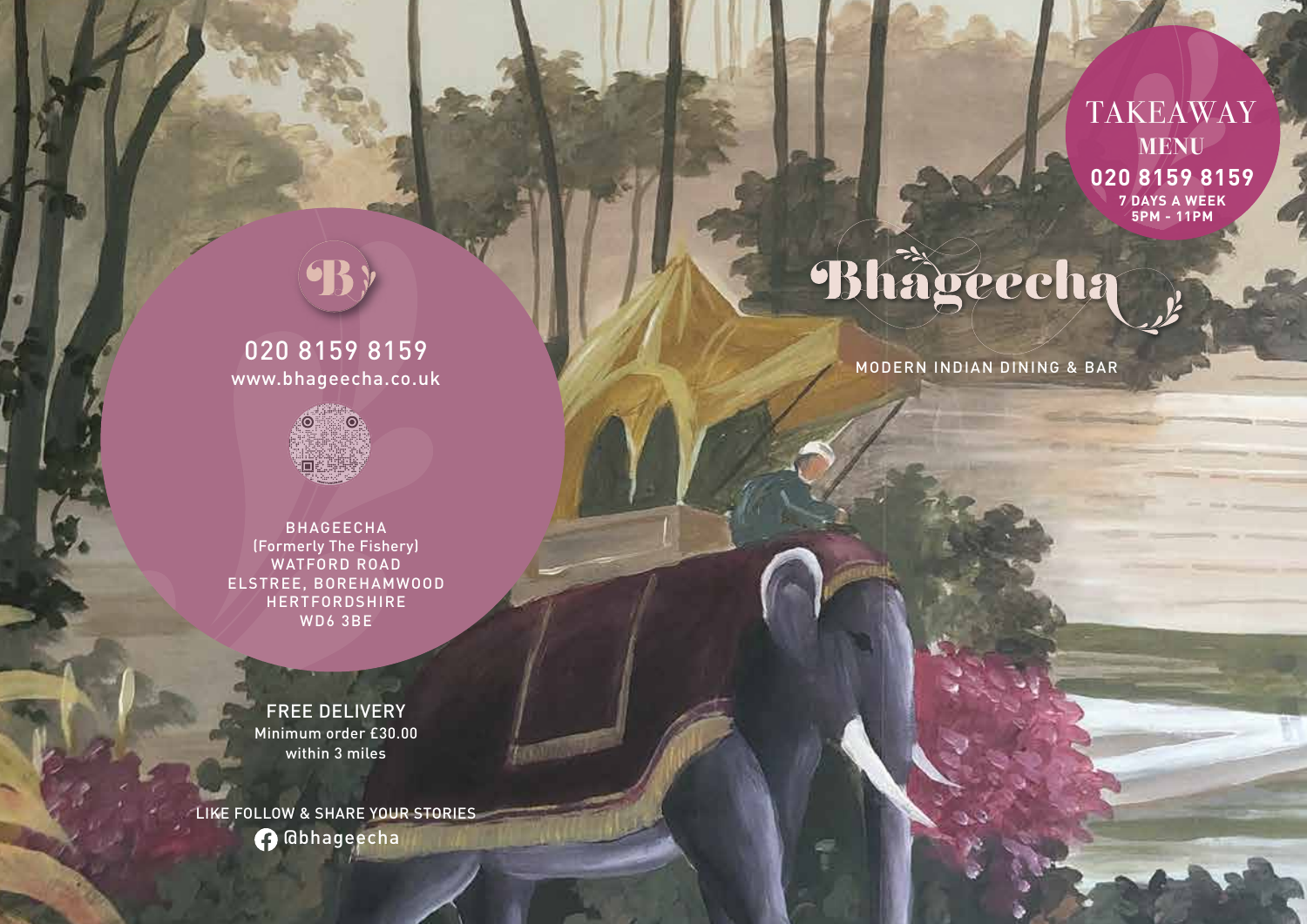

# *VEGTABLE APPETISERS*

*from the garden*

CRISPY VEGETABLE SAMOSA 6 Deep fried crispy pastry triangle filled with a spicy vegetable mix VE

CHANDNI CHOWK KA SAMOSA 6 A potato and pea filled thicker pastry, deep fried VE

PIZZA SAMOSA 7 A Bhageecha House special; crispy pastry filled with a cheesy, pizza filling

CRISPY ALOO BHAJIA 7 Sliced potato roundels dipped in spiced gram flour batter and fried till crisp, accompanied with a special tomato chilli chutney VE

ONION BHAJIA 7 Mildy spiced onion fritters VE

CHILLI GARLIC MOGO 7 Cassava chips tossed in garlic and chilli VE

MOTI MUSHROOMS 8 Potato and cheese stuffed cup mushrooms, marinated in curd and cooked in a charcoal tandoor

*Complimentary with appetisers Pudina (Mint) & Imli (Tamarind) Chutney* 

KURKURE BHINDI 8 Crispy fried mildly spiced okra VE

THE VIP CHILLI PANEER 9 An Indo Chinese style dish with cottage cheese cubes, peppers and onions

PANEER TIKKA SHASHI IK 9 Cubes of cottage cheese, onions and peppers marinated in a delicate tikka marinade and cooked in the tandoor

TANDOORI BROCCOLI 9 Broccoli marinated in a Bhageecha special marinade and charcoal cooked

TOFU TIKKA 9 Tofu pieces marinated in curd, spices and cooked in the tandoor

THE BHAGEECHA VEGETABLE PLATTER 14

Crispy Vegetable Samosa, Crispy Bhajia, Garlic Chilli Mogo Paneer Tikka Shashlik



# *MEAT & FISH APPETISERS*

*from the farm, sea or river*

JEERA CHICKEN 10 Boneless chicken tossed in cumin, garlic and ginger

BHAGEECHA TIRANGA CHICKEN 11 A trio of Chicken Tikkas: Nawabi Malai and Hariyali

TANDOORI CHICKEN (HALF AND FULL) 9/14 Chicken marinated with chef Jeevan's special spices and cooked in the tandoor

KOYLE SE PAKE CHICKEN WINGS 8 A classic dish of tender spicy chicken wings marinated with Kashmiri chilli, ginger and garlic, and cooked in the tandoor

BHAGEECHA KA CHILLI CHICKEN 9.5 Lightly battered chicken cooked with spices, peppers, onions and garnished with spring onions

LAMB SHEEKH KEBAB GILAFI 9 Minced spiced lamb kebabs, cooked on skewers in the tandoor

TANDOORI LAMB CHOPS 13 Spring lamb chops marinated in a spicy curd and cooked to perfection in the tandoor

LAMB SAMOSA 7.5 Crispy pastry filled with delectable minced lamb

*Complimentary with appetisers Pudina (Mint) & Imli (Tamarind) Chutney* 

### LAMB MUSHKAKI 12

Boneless lamb tikka marinated in a traditional Bhageecha marinade and cooked on charcoal

SADAKWALI KEEMA PAU 10

A popular street food; spiced minced lamb, served with tawa toasted buns and garnished with onions and lemons

FISH AMRITSARI 11 Tilapia marinated in a Bhageecha special marinade and lightly fried

SARSON SALMON TIKKA 13 Salmon marinated in mustard, garlic, ginger, lemon, curd and cooked on charcoal

ACHARI JUMBO KING PRAWNS 17.5 King prawns marinated in our Bhageecha special marinade and cooked in the tandoor

TAWA FISH 11 Tilapia tossed in a karahi sauce and cooked on a sizzling hot tawa



THE BHAGEECHA MEAT PLATTER *two persons* 18 Chicken Tikka Lamb Sheekh Kebab Gilafi Tandoori Chicken Wings Hariyali Chicken Lamb Chops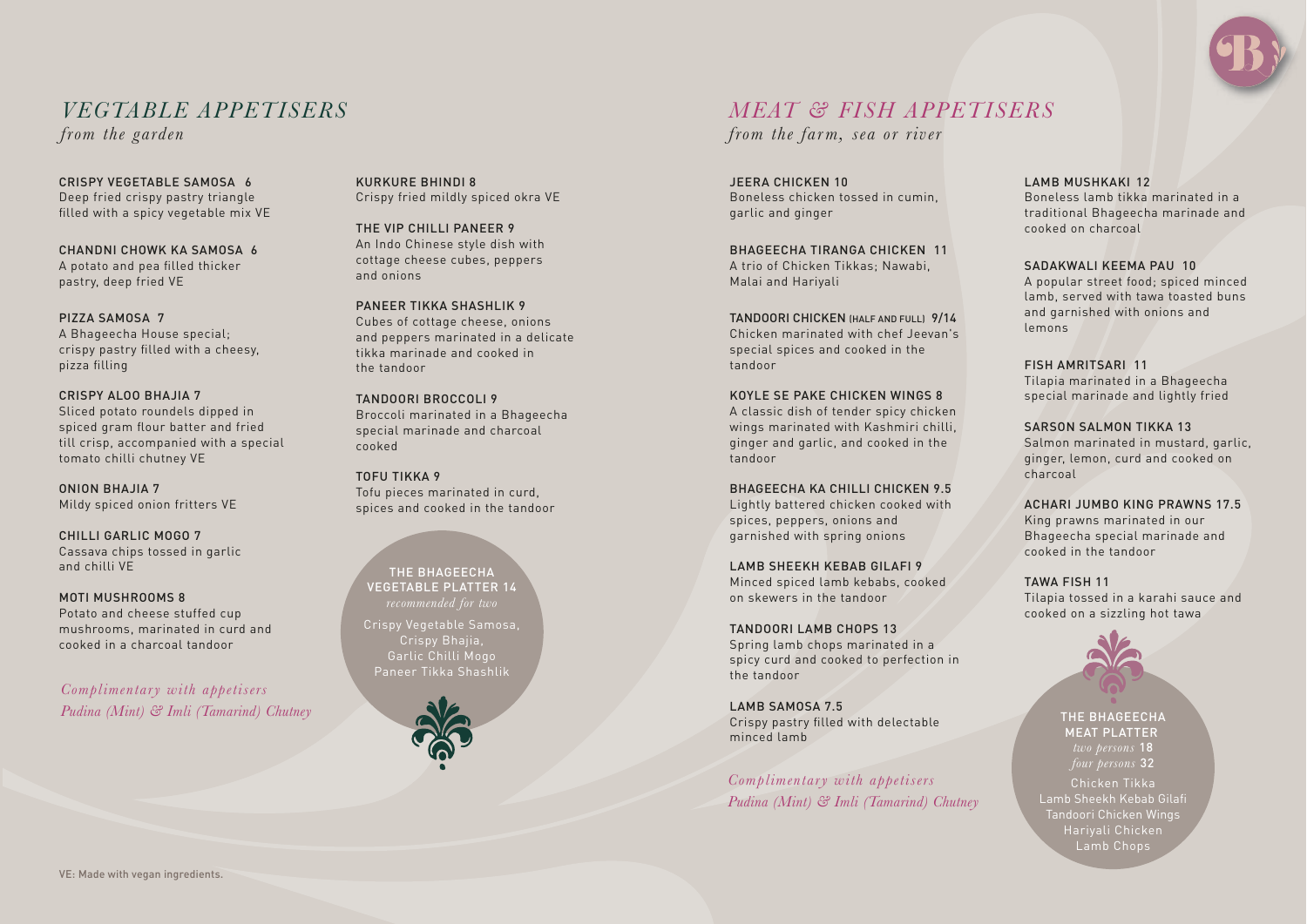

# *VEGETARIAN MAIN COURSES*

*from the garden*

BOMBAY ALOO 9 Spiced potatoes with a sweet and sour twist VE

BHAGEECHA KA ALOO BENGAN 9 Masala stuffed baby aubergine and potatoes

AMRITSARI CHANNA MASALA 9 Chickpeas cooked in a thick gravy

### PURANI DELHI MATTAR PANEER 10 Cubes of cottage cheese, peas and

potatoes cooked in a delicate cream gravy

SHAHI PANEER 10

Cubes of cottage cheese in a medium spiced, creamy and cashew nut based sauce

PANEER TIKKA MASALA 10

Cubes of paneer cooked in a classic tikka masala sauce with cashew nuts

SAAG PANEER 10 Cottage cheese cooked with fresh spinach and seasonal greens

GHAR KI BHINDI 10 Okra, onions and peppers in a flavourful sauce VE

METHI CORN MASALA 9 Sweetcorn and fenugreek in a masala cream sauce VE

TARIWALI SABZI 9 Home style seasonal vegetables simmered in a spciy tomato gravy SOYA SPECIAL KEEMA 9.5 Quorn mince and peas cooked with ginger, garlic and chillies in a tomato based sauce VE

LASOONI TARKA DHAL 8 Yellow dhal tempered with cumin, onion, chopped garlic and chilli

PUNJAB DI DHAL MAKHNI 8 Black urad dhal and kidney beans cooked on a slow fire, garnished with cream and butter

# *JEEVANS signature dishes*

*Chef Jeevan brings his wide culinary knowledge to produce these iconic, defining dishes.* 

NIHARI

Lamb shank

TANDOORI SEARASS<sub>15</sub> grilled seabass

LAMB SHANK 13 in a special Bhageecha curry sauce BOTI KEBAB 12.5 Spring lamb marinated in yoghurt and spices cooked on charcoal

ADRAKI LOBSTER 28

and coriander

### MALAI KOFTA 12

Lightly fried paneer and potato balls in a thick cashewnut gravy

### Chicken in a special Bhageecha curry sauce

DESI CHICKEN (ON THE BONE) 12

KOLAPURI HARI SABZI 12

Seasonal green and fresh coloured vegetables cooked in a light fragrant spice.



# *MEAT & FISH MAIN COURSES*

*from the farm, sea or river*

BHAGEECHA KA MURGH MAKHANWALA 12.5 Succulent morsels of chicken in a rich, creamy cashew nut based sauce

TARIWALI CHICKEN 10.5 Homestyle chicken in a spicy, tomato gravy

KARAHI CHICKEN 11 Chicken breat pieces cooked with spices, tomatoes and peppers, served in a hot karahi

CHICKEN TIKKA MASALA 12 Chicken tikka cooked in Bhageecha's iconic tikka masala sauce with cream and cashew nuts

CHICKEN DHANSAK 10 Tender chicken pieces and lentils, slow cooked

METHI MURGH MIRCH MASALA 11 Punjabi style chicken cooked with fenugreek

CHICKEN KORMA 11 Lightly spiced chicken morsels in a creamy, cashewnut gravy

LAMB ROGANJOSH 11 Tender pieces of boneless lamb in a rich tomato and onion gravy

SHIMLA MIRCH KARAHI LAMB 12

Tender pieces of boneless lamb cooked with spices, tomatoes and peppers, served in a hot karahi

LAMB MADRAS 11

Cubes of lamb in a South Indian hot and tangy gravy

### MASALEDAR KEEMA MATTAR 10.5

Minced lamb and peas cooked with ginger, garlic and chillies in a tomato based sauce

### MACCHI MASALA 13

Tilapia in a thick, masala gravy with a touch of coconut garnished with coriander

KOLIWADA KING PRAWN CURRY 15

King Prawn in a spicy tomato and onion gravy